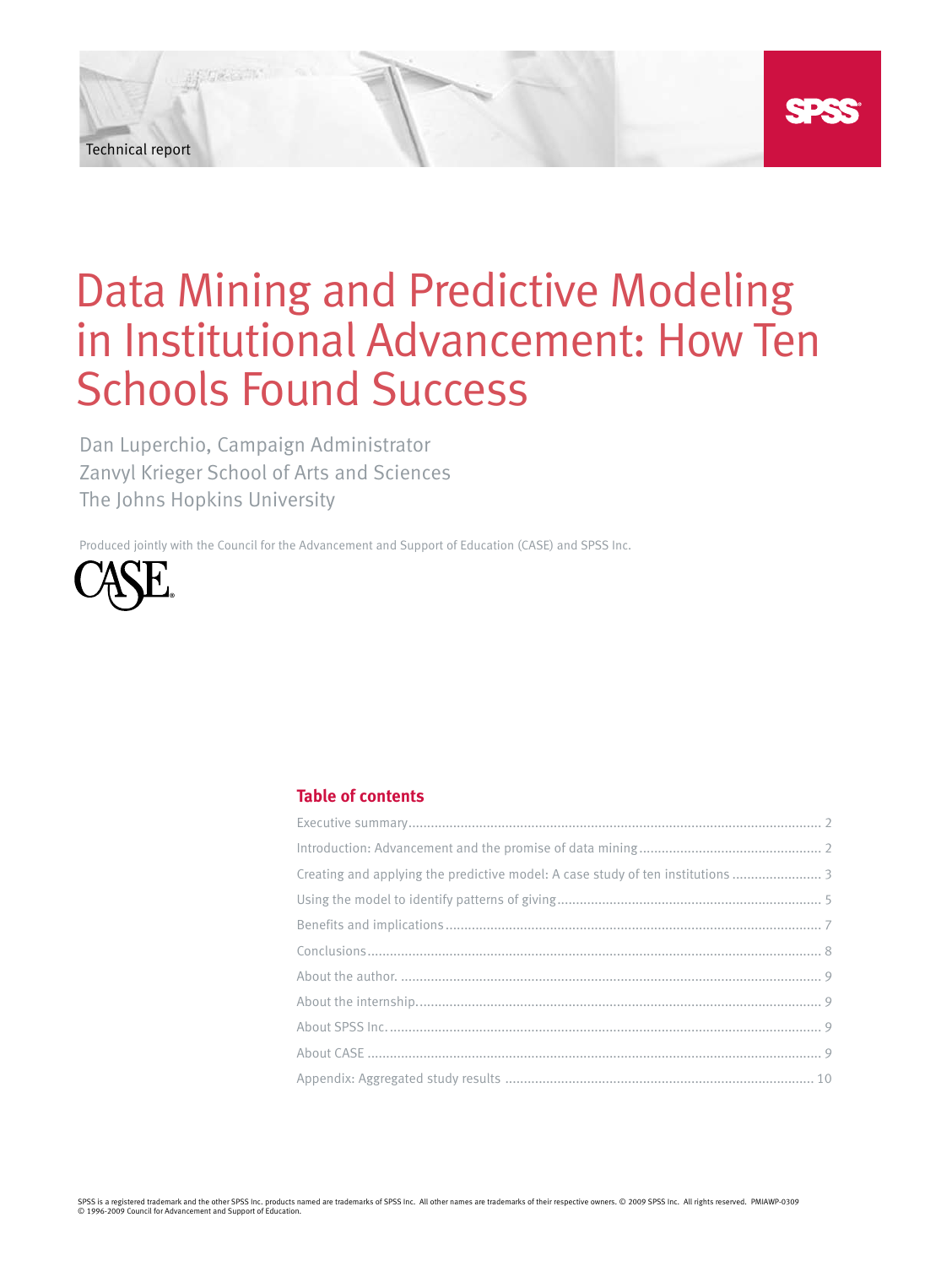## **Executive Summary**

This technical report, produced in partnership by the Council for Advancement and Support of Education (CASE) and SPSS Inc., explores the promise of data mining alumni records at educational institutions. Working with individual alumni records from The Johns Hopkins Zanvyl Krieger School of Arts and Sciences (A&S), a predictive regression model is developed based on commonly collected variables and a ten-step model-building and testing process. The resulting model's wider applicability is tested successfully on datasets from nine other educational institutions in the United States, Canada, and Europe. Analysis reveals four distinct patterns of giving by alumni. Fundraisers will benefit from this work by using the model to generate predictive scores identifying prospects in their own alumni databases, likely to make a major gift as well as appreciating their own institutions' pattern of giving when making strategic fundraising decisions.

### **Introduction: Advancement and the promise of data mining**

As higher education moves into the 21st century, the advancement office has emerged as a powerful player with the capacity to consistently supplement traditional funding sources of colleges and universities through private philanthropy. These funds, collected from a built-in constituency of grateful alumni and other donors, have grown tremendously in the past 20 years, shifting from pleasant footnotes on university balance sheets to critical line items.

Institutions now rely on their advancement offices to subsidize rapid growth in diverse areas, including faculty positions, student aid packages, programs, buildings, renovations, and other capital projects. For context, consider that nearly 75 United States colleges and universities have initiated or closed campaigns totaling more than \$1 billion, and that the top ten fundraising institutions in the United States each reported more than \$350 million in total support for fiscal year 2007. As receipts increase and drive expectations ever higher, advancement offices must respond by adding staff and supplanting tired research procedures with new techniques that can expand their reach and raise standards for success without sacrificing efficiency.

One method for increasing productivity involves tapping into the expansive data warehouses that each institution systematically assembles from the earliest years of its relationship with alumni. Throughout the life cycle of its constituents, every school collects useful data on its future donors. This data is frequently updated and augmented as alumni establish their identities and embark upon careers, attain success and develop financial security, and begin to give back to the institution that contributed to their success.

It is unusual for institutions to have a long-term plan for utilizing the data they have so carefully collected. Until recently, very little has been done to convert raw data into usable information on a large scale. Many advancement researchers would be hard pressed to define a practical advancement application for such common database fields as marital status, race, and membership in affinity groups, yet the norm is to preserve this data rather than purging it from the database. In the for-profit world, this is exactly the type of data that has been collected and put to immediate use for decades by corporations seeking an edge over their competition. From seemingly trivial zip code inquiries from cashiers to intrusive advertisements based on the content of personal e-mails, corporations collect and analyze data in ways that non-profit institutions, with deep reserves of usable intelligence, have never considered.

The approach to data mining recommended in this paper will expand upon and standardize the prospect identification work already carried out by advancement offices in the United States and abroad. Advancement operations employ research to focus the efforts of gift officers, albeit on a small scale. An office might decide to focus on a single variable it believes to be correlated with giving, such as zip code, job title, age, or membership in a gift club, or perhaps even a combination of these variables. But until the relationships among the characteristics and behaviors of donors are understood in relation to one another, and until this analysis is conducted with a foundation in hard science, prospect identification will not rise from the ranks of the anecdotal; prospecting results are only as accurate as the assumptions upon which they are based.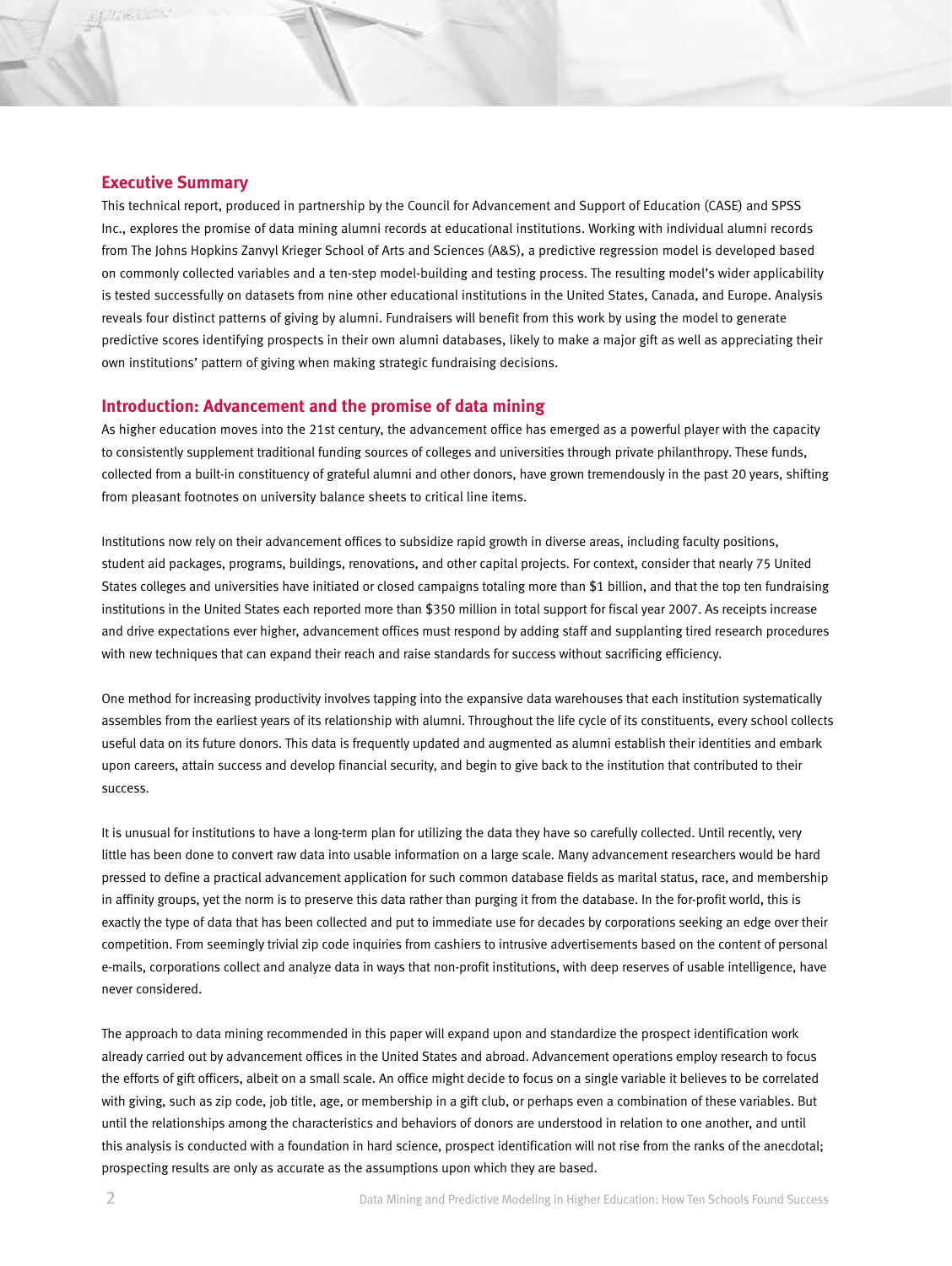This paper proposes a methodology for analyzing variables that may be linked to giving, considering variables proposed both by advancement offices and the relevant literature. The goal is to mine data systematically using multiple linear regression, a statistical method that assesses the unique relationship between multiple predictor variables (for example, "Marital Status" or "Consecutive Donor") and an outcome variable (here, "Total Giving"). The resultant model will produce the ideal profile of a major donor by evaluating whether each predictor variable is positively, negatively, or uncorrelated with the outcome variable, and quantifying the relative size of each variable's contribution. The ultimate outcome of this model is an institution-specific formula designed to predict the future giving of each individual based on how his or her profile corresponds to the ideal major donor profile.

## **Creating and applying the predictive model: A case study of ten institutions**

The Johns Hopkins University (JHU), founded in 1876, is a private research institution offering undergraduate, graduate, and professional degrees and certificates. JHU is located in Baltimore, Maryland, with satellite campuses elsewhere in Maryland; in Washington, D.C.; in Bologna, Italy; and Nanjing, China, as well as a presence in India, Singapore, and the United Arab Emirates. The Johns Hopkins Zanvyl Krieger School of Arts and Sciences (A&S) features several departments that are among the top-ranked of their kind in the country. With approximately 3,000 current students and more than 40,000 total alumni, A&S is the largest non-medical division of JHU and the second-largest division overall.

Excellence at JHU is not confined to the classroom. The university consistently ranks among the top five fundraising institutions in the United States on the basis of annual cash receipts and will soon close a \$3.3 billion campaign. In 2008, A&S developed an aggressive new growth plan for the school's advancement operation that aspires to nearly double fundraising returns within a period of five years.

Committed to developing a more sophisticated approach to prospect identification, A&S successfully nominated a member of its staff for the 2008 CASE Peter B. Wylie Data Mining Internship. Through the Wylie Internship, A&S worked under the direction of CASE and experts from the field of data mining, using cutting-edge data mining and statistical analysis software from SPSS Inc. to create a predictive model that could be put to immediate use by the A&S advancement office. Within months, this model—testable, replicable, and applicable to other divisions at JHU and institutions worldwide—became a critical piece of the A&S advancement office's prospect identification procedures.

The A&S model was created using the following ten-step process:

#### **1. Consider your possible predictors.**

While one might naturally think that the perfect model would contain every potential indicator of major giving, in practice, only a few choice fields are needed to create a strong predictive model. The predictive model for A&S succeeded by using just twelve database fields: "Graduation Year," "Gender," "Marital Status," "Race," "Type of Program," "Number of Children," "Number of Children Affiliated with the University," "City," "State," "Country," "Business Address" (Y/N), "Consecutive Giving" (Y/N), and "Employment Specialty". Other possible predictors, such as student life activities and academic awards, were omitted because of missing information.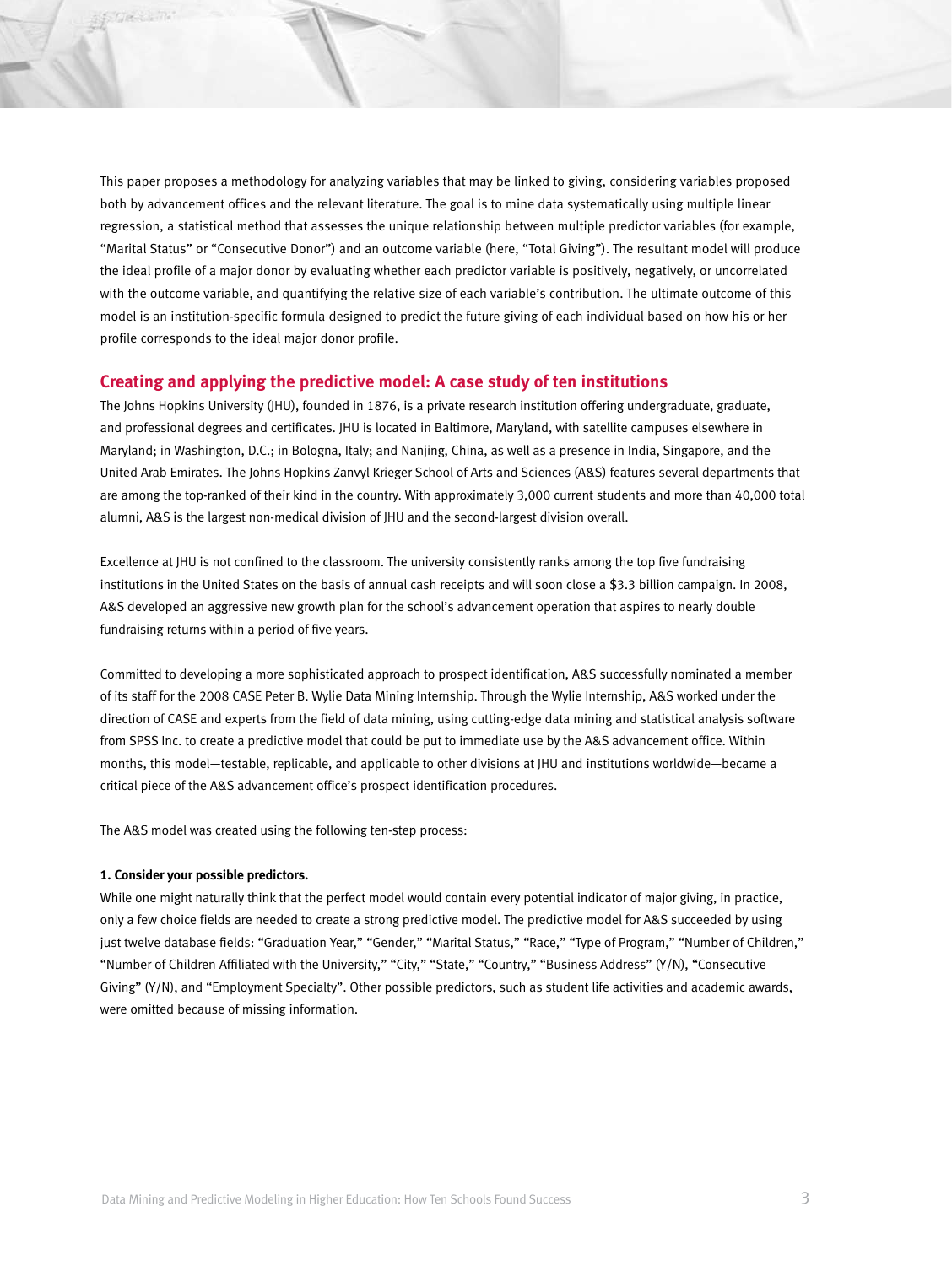#### **2. Assemble the dataset.**

Having decided on the variables to be included in this analysis, the next step was to compile a dataset with these variables. Using a basic spreadsheet program, each alumnus/a was entered on his or her own row, and a column was created for each of the twelve fields.

#### **3. Clean up the data.**

Because missing values have the potential to skew results, the blanks in each column were addressed. The closest attention was paid to continuous variables, such as "Graduation Year" and "Number of Children"; for these variables, missing values were either eliminated (all cases without a "Graduation Year" were removed) or transformed (all missing values for "Number of children" were replaced with 0). Missing values for nominal, or categorical, variables were replaced with *Unknown* and addressed in subsequent steps.

#### **4. Review descriptive statistics.**

Statistical software provides valuable information about large datasets by allowing users to view minimum, maximum, average, and median values for continuous variables, and counts and percentages for nominal variables. It was useful to learn that the median graduation year for alumni is 1987, and that 63 percent of alumni are male. Other figures, such as the percentage of alumni who have never made a gift or the top states by alumni population, should inform advancement decisions.

#### **5. Test relationships.**

In order to evaluate the relationship between potential predictor variables and lifetime giving, A&S employed a simple test: it identified the ranges of dollar amounts that divided alumni into four equal lifetime giving groups and recorded whether any particular values of a possible predictor yielded a larger percentage of alumni in either the top or the bottom giving group. For example, A&S evaluated all alumni in the database who were labeled *Married* on the basis of their lifetime giving. While 25 percent of all A&S alumni rank in the top lifetime giving quartile, more than 40 percent of married alumni were in that top group. This implied that *Married* was positively correlated with lifetime giving and should be included in the A&S model. A look at the *Male* value did not show a significant difference in the top giving group (25 percent vs. 29 percent), so A&S did not expect gender to play a large role in its model.

#### **6. Prepare possible predictors.**

After determining variables in its model, A&S prepared the possible predictors. For nominal variables, this meant converting each value into a new variable with two possible values: 1 for *Yes* and 0 for *No.* Some continuous variables, such as "Graduation Year" and "Lifetime Giving," were transformed as well. For example, a new predictor variable called "Square of Graduation Year" was introduced to strengthen the model's ability to differentiate between the youngest and oldest alumni, and lifetime giving totals were compressed using a logarithmic transformation that reduced the influence of the highest values.

#### **7. Create the regression model.**

In perhaps the easiest step, the predictor variables and outcome variable were identified using SPSS Inc.'s statistical software. The regression method selected was stepwise backward. The threshold to enter the regression equation was set at p < .05, and the threshold for removal at p > .10. In order to see the regression line, the outcome variable was plotted against the model's predicted value output.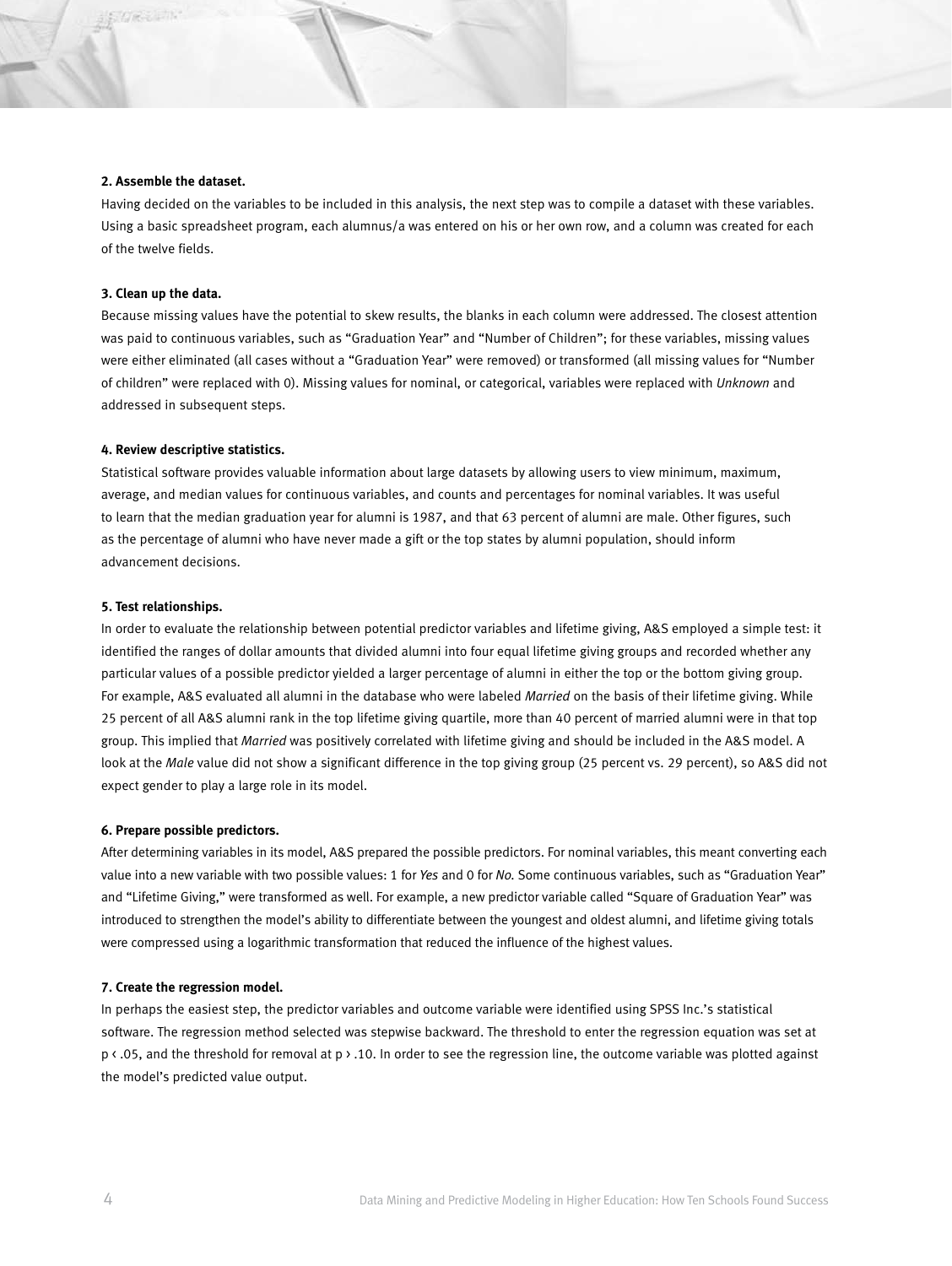#### **8. Evaluate the model<sup>1</sup> .**

In addition to statistical tests of a model's strength, one can consider its output. Each of the predictor variables was evaluated by the model and either included or omitted based on its relationship with lifetime giving. The variable "Gender," as we expected, was not included in the model because it had no discernable relationship with lifetime giving. Those variables included in the model were ranked according to the size of contribution to lifetime giving. Consider whether, for example, prospects in close proximity to where a gift officer is based should be ranked higher than prospects further away or fully outside of established territories, such as those with international addresses. Given the relative ease of domestic travel, compared to international travel, this is a reasonable assumption.

#### **9. Rank prospective major donors.**

In addition to outlining the positive and negative predictors for lifetime giving, our model assigned a score to each alumnus/a. Those alumni with the highest scores were the most likely to become major donors, whereas those with the lowest scores were the least likely. By dividing alumni into ten equal groups, or deciles, of ascending scores, A&S created a ranking system for prospective major donors called the Philanthropy Likelihood Index (PLI).

#### **10. Evaluate predictions.**

Before unveiling its predictive model, A&S confirmed that the model could make accurate predictions about the likelihood of alumni to become major donors. The school approached this from two angles: applying both an annual gift test and a major gift test. For the former, A&S expected that the top-ranked decile would consist of fewer non-donors than the school's average. This was in fact the case, as the tenth decile contained 84 percent fewer non-donors than the rest of the population and 90 percent fewer non-donors than the first decile. The major gift test assessed the model's ability to predict major donors by measuring how many known major donors fit into the school's ideal major donor profile. A worthless model would, in theory, distribute 10 percent of major donors to each decile. The A&S model captured 90 percent of known major donors, indicating that it had discovered a profile shared by the vast majority of the school's major donors.

## **Using the model to identify patterns of giving**

After completing the analysis of the A&S alumni dataset, these steps were applied to nine other institutions in the United States, Canada, and Europe to gauge the universal applicability and utility of the model. A more detailed discussion of the results from all ten schools can be found in the following pages and in the Appendix. In summary, the model was successful in developing a profile for the ideal major donor at each institution, identifying qualified prospects for major gifts, and the variables most closely related with lifetime giving. Using between four and eleven database fields to create an average of 26 predictor variables, the model produced an average r' value of 34 percent for the nine schools, demonstrated a 70 percent decrease in non-donors in the tenth decile, and created a profile capturing an average of 90 percent of known major donors.

A review of the output from the ten institutions involved in this analysis reveals several noteworthy similarities and telling differences. Predictors that are among the most influential for one institution are completely insignificant for another, and certain institutions produce stronger predictions than others despite including fewer database fields. The latter observation, paired with an understanding of the mechanics of multiple linear regression, warrants a cluster analysis based on the distribution of total giving for each of the ten schools.

 $1$  There are a number of ways to assess the strength of the model, even before reviewing the prospects and making discovery calls. Statistically, the strength of the model is measured by the coefficient of determination (r<sup>2</sup>), with 0 indicating no discernible linear relationship between predictors and the outcome variable and 1 indicating a perfectly linear relationship. Figures vary tremendously by field. While there is no definitive rule, an r<sup>2</sup> value greater than 25 percent is considered acceptable in the social sciences, and an r<sup>2</sup> value of 30 percent is typically acceptable in business applications such as market research. The r<sup>2</sup> value from the A&S model was 37 percent, indicating that the model explained 37 percent of the variance from the entire dataset of more than 40,000 alumni.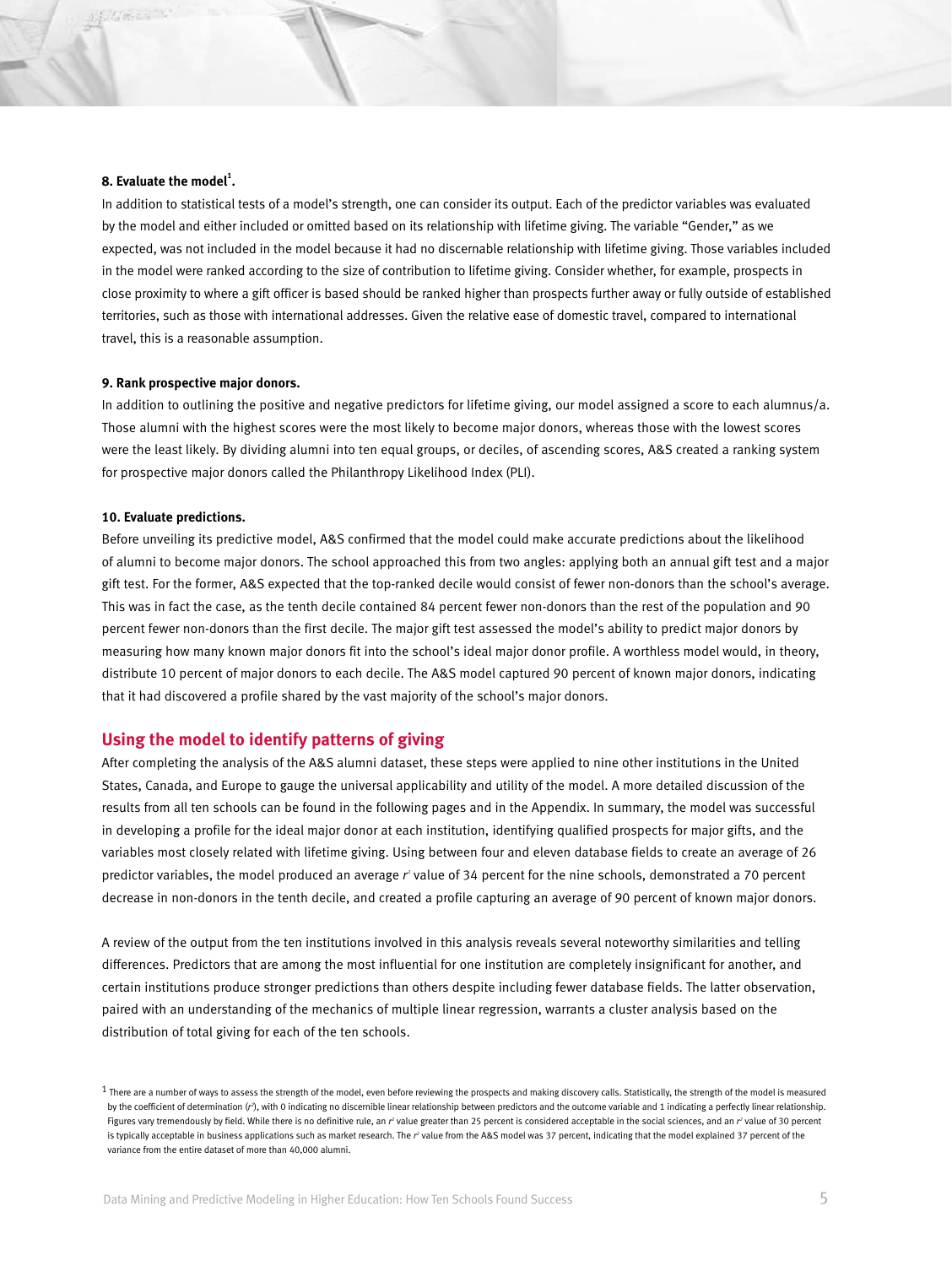Including A&S, the ten schools that volunteered data comprise every aspect of higher education:

- Seven universities (including one land-grant), two colleges, and one community college
- $\blacksquare$  Six public and four private institutions
- Eight institutions across the United States, one in Canada, and one in England
- $\blacksquare$  Five self-identified research institutions and two specializing in the liberal arts
- Alumni participation rates ranging from 3 percent to 92 percent

Within this diverse pool of institutions, four distinct cluster types are formed based on the giving behavior of their alumni and the output of the A&S model. These clusters are listed below in order of increasing alumni participation. Each cluster is descriptive and diagnostic, taking into account the characteristics of its member schools and predicting not only what the A&S model will produce, but also how it could be more beneficial.



**Figure 1: Cluster chart of alumni giving behavior and A&S model output**

#### **Cluster 1: The Core of Committed Donors2**

This cluster is comprised of schools with relatively low lifetime participation rates (between 5 and 15 percent). Despite this fact, each institution in this cluster possesses a small subset of major donors who together provided most of the school's total giving. While the high percentage of non-donors limits the ability of the A&S model to reduce non-donor representation in the top decile, the presence of few, committed major donors creates a strong ideal major donor profile that captures nearly 90 percent of known major donors for schools in this cluster. For these institutions (here, a community college in the United States and a university in England), data mining will be increasingly beneficial as the advancement office succeeds in raising the alumni percentage rate over time and gradually raises its standards for major giving.

 $2r^2$  values were consistent within each cluster: low (avg. 11 percent) for the Core of Committed Donors, moderate (25 percent) for the Bipolar distribution, and high (47 and 43 percent) for the Classic Skewed and Flat distributions.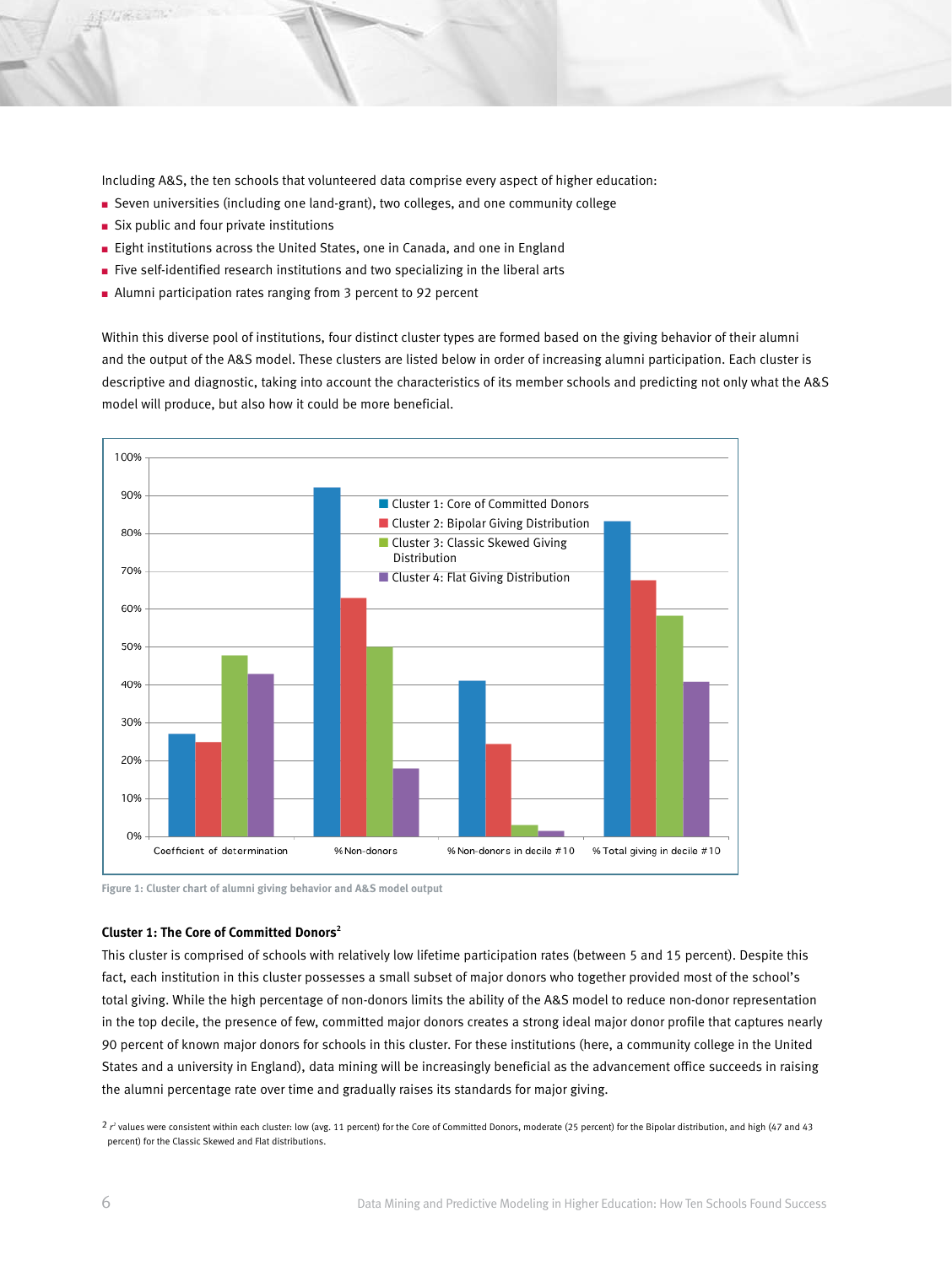#### **Cluster 2: The Bipolar Giving Distribution**

Institutions in this cluster are characterized by considerable activity on both ends of the lifetime giving spectrum. A high lifetime non-donor percentage, between 55 and 75 percent, is contrasted with major donors who collectively contribute a large percentage of total giving. While the A&S model is still somewhat limited by the high percentage of non-donors characteristic of schools in this cluster, this is to a lesser extent than the Core of Committed Donors; here, the model produces both a strong top decile and a profile for ideal major donors that captures more than 90 percent of existing major donors. It is worth noting that five of the six total public institutions in this analysis, and both schools based outside of the United States, belong in the two clusters with the lowest rates of alumni participation. As with the previous cluster, institutions with this giving distribution (here, one Canadian university and two public universities in the United States) will continue to benefit from predictive modeling as alumni participation increases.

#### **Cluster 3: The Classic Skewed Giving Distribution**

This cluster features the giving distribution most commonly associated with advancement for higher education, whereby a majority of alumni—between 50 and 65 percent—make gifts in their lifetime but a very small percentage contributes the majority of funds. The A&S model was strongest for schools in this cluster, producing a significant decrease in non-donors in the top decile, an ideal major donor profile capturing an average of more than 90 percent of known major donors, and a median gift of more than \$1,000 in the top decile. The institutions in this cluster (here, one public and two private research universities) are in an ideal position to benefit from predictive modeling, because there is ample giving data from which to develop a comprehensive major donor profile; and they may have enough giving data to consider more specific applications of the A&S model.

#### **Cluster 4: The Flat Giving Distribution**

The final cluster is characterized by schools with exceptionally high lifetime participation rates exceeding 75 percent or even 90 percent. Unlike each of the previous clusters, giving totals for institutions with a Flat giving distribution are driven upward not just by major donors, but by alumni at all levels of giving. Alumni in any of the top three deciles are prospects for major gifts, as indicated by a lower non-donor percentage and a median gift amount of more than \$2,000. With such an abundance of giving data, schools in this cluster (two liberal arts colleges) and in the Classic Skewed Giving Distribution can entertain data mining projects that other schools likely cannot, focusing on specific constituencies or fundraising initiatives.

The following section highlights the potential of the A&S model to answer very specific advancement questions about fundraising projects, sub-constituencies, and giving vehicles.

## **Benefits and implications**

The two primary goals of the A&S model were to predict the most likely prospects for major gifts and to identify predictors for major giving. On both counts, the model is an unqualified success for A&S:

- <sup>n</sup> Of the 4,000 alumni in the model's top decile, more than 40 percent have never been identified by the advancement office as prospects for major gifts. Within this group, the nearly 450 alumni who have made gifts in excess of \$1,000 are considered Phase 1 prospects, and are assigned to gift officers for discovery.
- <sup>n</sup> From twelve database fields, A&S created 129 possible predictors for major giving. Of these predictors, 80 are not correlated with major giving, 36 are positively correlated, and 13 predictors are negatively correlated. All of these predictors are shared with A&S gift officers to guide future discovery work, with particular emphasis on the six variables most closely linked to lifetime giving.
- <sup>n</sup> More than 200 alumni in the model's lowest three deciles are currently listed as prospects for major gifts in the alumni database. This information is shared with A&S gift officers to ensure only the most worthwhile prospects are actively pursued.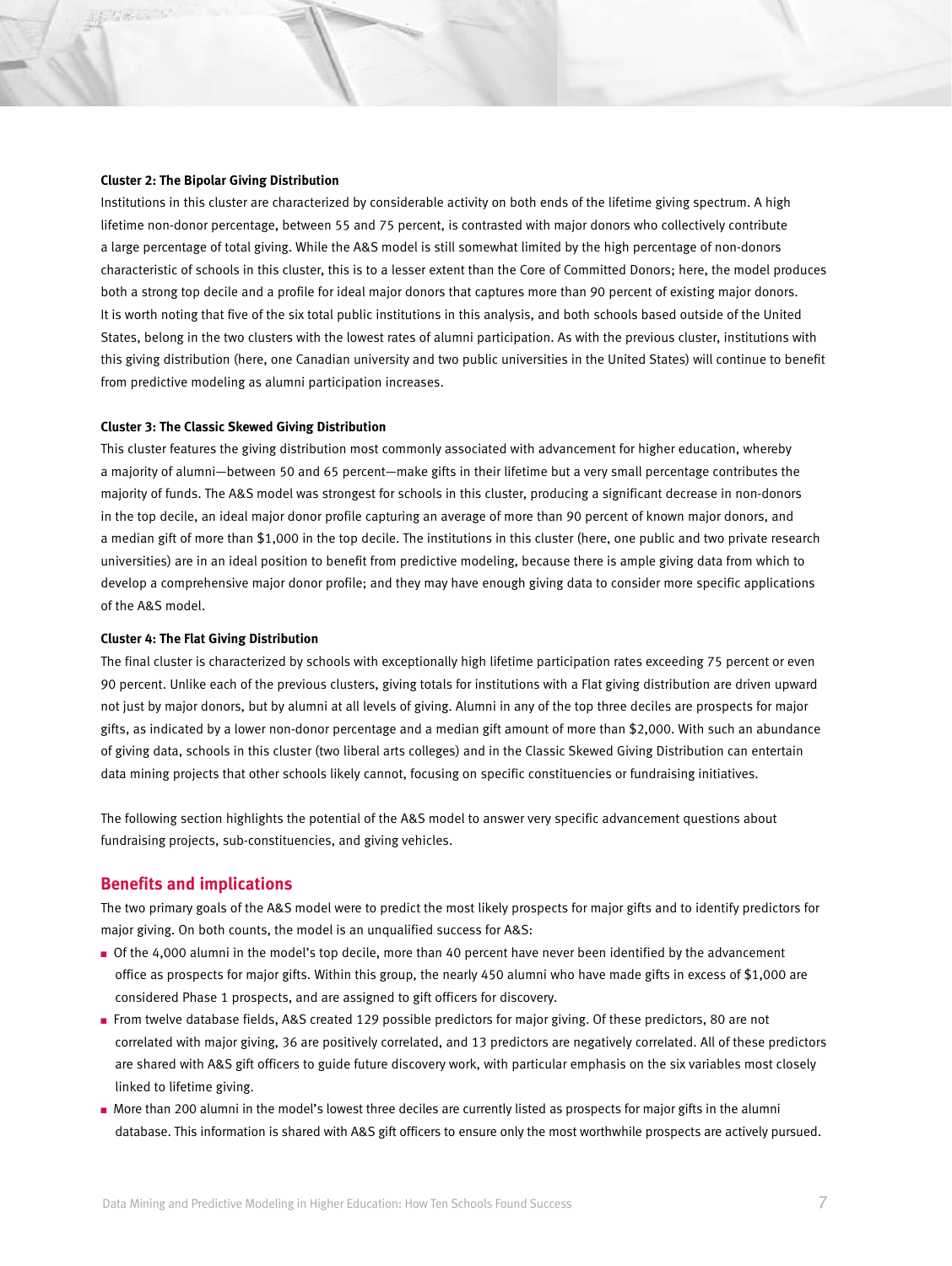The implementation of these results is greatly aided by SPSS Inc.'s comprehensive data mining workbench, which facilitates the development of predictive models. As seen in Figure 1 below, this software simplifies the complex logical operations upon which the A&S model bases its predictions, displaying the hierarchy of predictors and the corresponding influence of each predictor on lifetime giving.

| NumberChildren in [0] [Ave: 0.809, Effect: -0.381]               |
|------------------------------------------------------------------|
| E Is Consecutive Donor <= 0.50 [Ave: 0.764, Effect: -0.045]      |
| □ Has Business Address <= 0.50 [Ave: 0.583, Effect: -0.181]      |
| Graduation Year <= 1993.500 [Ave: 0.807, Effect: 0.224]          |
| Married <= 0.50 [Ave: 0.685, Effect: -0.123] $\Rightarrow$ 0.685 |
| Married > 0.50 [Ave: 1.008, Effect: 0.201 ] = 1.008              |
| Graduation Year > 1993.500 [Ave: 0.415, Effect: -0.168]          |

**Figure 2: An excerpt of the A&S decision tree model in text view in SPSS' Clementine®.**

A&S continues to reap the benefits of its predictive modeling exercise, which has proven to be:

- <sup>n</sup>**Easy to use**. Both SPSS Inc.'s statistical and data mining products are user-friendly applications for which ample support is available, including particularly useful online resources.
- <sup>n</sup> **Quick**. Having completed this exercise, companion models can now be created and put to use within two to three weeks.
- <sup>n</sup> **Testable**. The A&S model can be measured both quantitatively, as discussed in Section II, and qualitatively, as gift officers personally evaluate Phase 1 prospects.
- <sup>n</sup> **Repeatable**. The analysis can be repeated as data is updated, identifying new prospects that previously occupied lower deciles and re-evaluating the relationships between each predictor and lifetime giving.

In sum, the greatest benefit of predictive modeling is that it can be used to answer very specific, very important advancement questions. When sufficient data is available, the model can be used to identify major prospects for a single fundraising initiative (e.g., undergraduate financial aid), for a category of related initiatives (e.g., capital projects), from an internal constituency (e.g., part-time alumni), or from a cohort (e.g., class of 1979). Similarly, the model can predict response to a particular annual fund solicitation (e.g., calendar year-end e-mail) or solicitation vehicle (e.g., direct mail.) By replacing lifetime giving with an outcome variable associated with any one of these more focused concerns, A&S is utilizing a proven model to create the ideal profile for that project. Even more valuable than a list of previously undiscovered major gift prospects or the predictors used to identify them is the ability to harness a proven model to guide strategic advancement decisions in real time that will maximize the potential of the A&S advancement office in the years to come.

## **Conclusions**

With the advent of a new growth plan for advancement, the School of Arts and Sciences at the Johns Hopkins University developed a predictive model to increase the sophistication of its prospect identification efforts. The model was successful both in the short term, by identifying qualified prospects for major gifts, and in the long term by isolating the variables most closely related to major giving. These findings were confirmed through an analysis of nine institutions of higher education in the United States, Canada, and Europe.

A review of the predictions made by the Johns Hopkins model led to a cluster analysis that explained the model's output for each of the ten schools and identified the types of institutions for which predictive modeling would be most effective. As A&S implements the results of this data mining exercise, the most salient benefit is the inherent flexibility of its predictive model, which can be refocused in countless ways to guide strategic advancement decisions.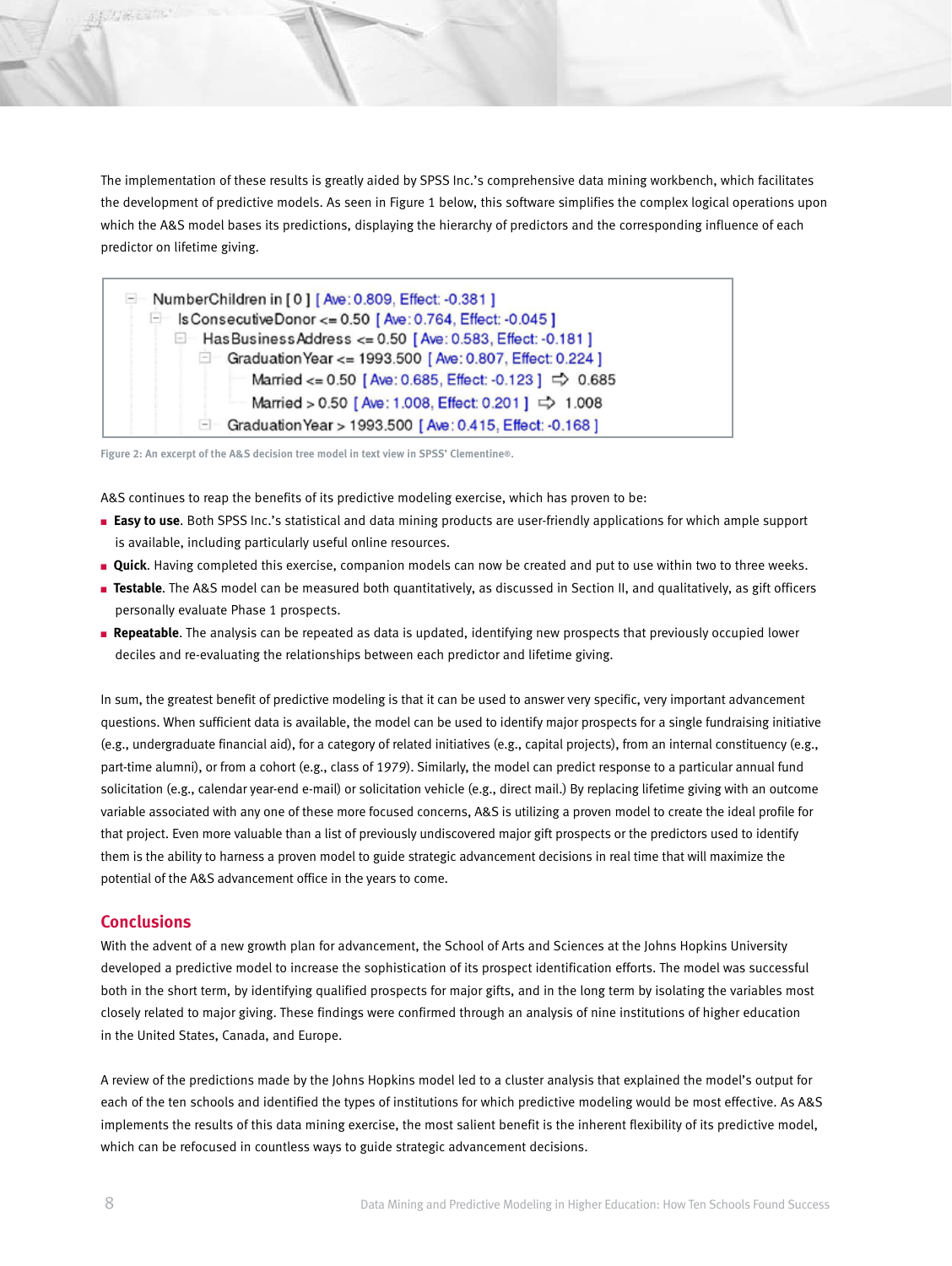## **About the author**

Dan Luperchio is the Campaign Administrator at the Johns Hopkins Zanvyl Krieger School of Arts and Sciences. Since 2006, his primary responsibility at A&S has been providing strategic support for the school's major gift operation. As the 2008 CASE Peter B. Wylie Intern, Dan developed and refined data mining and predictive modeling procedures that have been subsequently applied to a diverse pool of institutions of higher education in the United States, Canada, and Europe.

## **About the internship**

The CASE Peter B. Wylie Data Mining Internship is a competitive, 8-week position offered annually for professionals interested in following a career path focused on data mining and predictive modeling in higher education and independent school advancement. CASE Research staff, Peter B. Wylie, and John Sammis advised on the data mining process and creation of the model. Additionally, CASE Research staff assisted with the preparation of this white paper and CASE member institutions contributed anonymous alumni data samples for analysis.

The internship is named after and supported by Peter B. Wylie, a national expert and leading author in the field of data mining. The internship is also supported by SPSS Inc. More information about the program, as well as application details, may be obtained by contacting Chris Thompson, Vice President of Research and Information for CASE, at thompson@case.org.

## **About SPSS Inc.**

SPSS Inc. (NASDAQ: SPSS) is a leading global provider of predictive analytics software and solutions. The company's predictive analytics technology improves business processes by giving organizations consistent control over decisions made every day. By incorporating predictive analytics into their daily operations, organizations become Predictive Enterprises—able to direct and automate decisions to meet business goals and achieve measurable competitive advantage.

More than 250,000 public sector, academic, and commercial customers rely on SPSS Inc. technology to help them increase revenue, reduce costs, and detect and prevent fraud. Founded in 1968, SPSS Inc. is headquartered in Chicago, Illinois. For additional information, please visit www.spss.com.

## **About CASE**

The Council for Advancement and Support of Education is one of the largest international associations of education institutions, serving more than 3,400 universities, colleges, and independent elementary and secondary schools in 60 countries. CASE is the leading resource for professional development, information and standards in the fields of educational fundraising, communications and marketing, alumni relations, and advancement services.